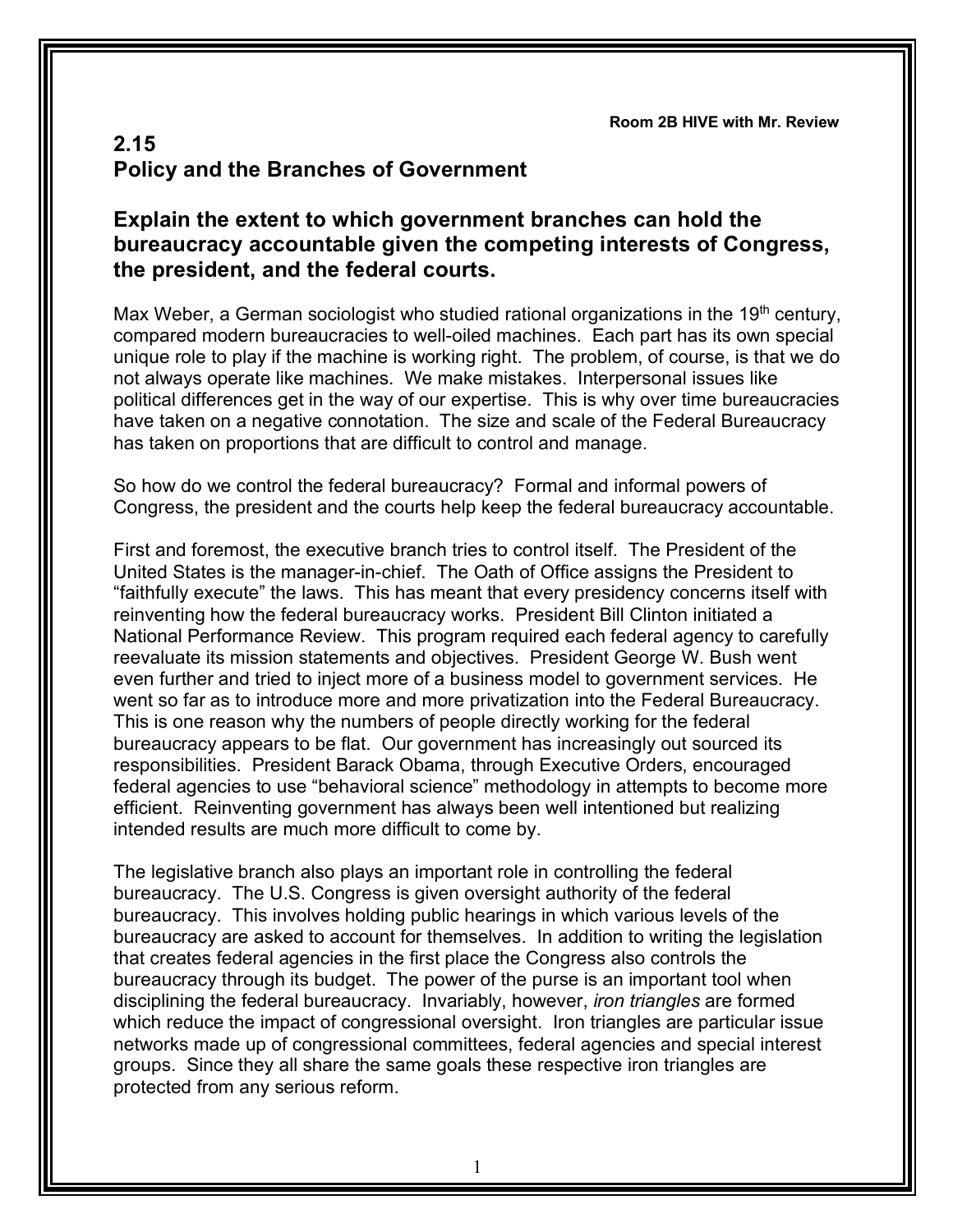The Supreme Court is our final arbitrator when exercising control over the federal Bureaucracy. Court cases arise that help to define the Federal bureaucracies' rights and responsibilities. For instance, in the Supreme Court case of *Wilder* v. *Virginia Hospital Association* (1990) the justices ruled that those eligible for federally assisted health care must have "reasonable access" to facilities of "adequate quality." Rules such as these help the Federal Bureaucracy shape policy in accordance to the law.

Holding the federal bureaucracy accountable in the twenty-first century is confounded by a number of challenges including the rule of law, political conflicts and improbable crises. When combined with unrealistic expectations one can clearly see that the federal bureaucracy can hardly win. New challenges demand new solutions. Political science suggests,

*The best candidate for creating this new accountability layer is information. Government will need to learn and operate more like the Internet. Problems can appear on any node, and solutions need to be wired across multiple agencies. Answers need to appear as quickly as questions, and the questions and answers rarely repeat themselves. Not only does the existing rule of law fail to fit emerging policy problems. Government's emerging and inescapable problems require collaborative solutions that cut across organizational, sectoral and international boundaries. Government will need to connect with and solve these problems with boundary crossing strategies. Just as the Internet allows individuals with shared interests to connect, a problem driven/information based strategy can help government. It can help identify the resources that government needs to solve problems and plug the gaps in the government's regular organizational structure and its standard operating procedures – and in the existing rule of law.*

Sounds a whole lot like the *auxiliary precautions* Madison wrote about it Federalist 51:

*If men were angels, no government would be necessary. If angels were to govern men, neither external nor internal controls on government would be necessary. In framing a government which is to be administered by men over men, the great difficulty lies in this: you must first enable the government to control the governed; and in the next place oblige it to control itself. A dependence on the people is, no doubt, the primary control on the government; but experience has taught mankind the necessity of auxiliary precautions.*

Throughout this course will study the ark of power. It is an appraisal of American government and politics. Life is a power struggle. Collectively government reflects how we as a people resolve that struggle. The essence of our government has been codified in the words of the United States Constitution. Our limited government was and is rooted in historical tradition, theory, conflict and compromise. Both the writers of our constitution and the vast majority of voters today have settled upon a representative